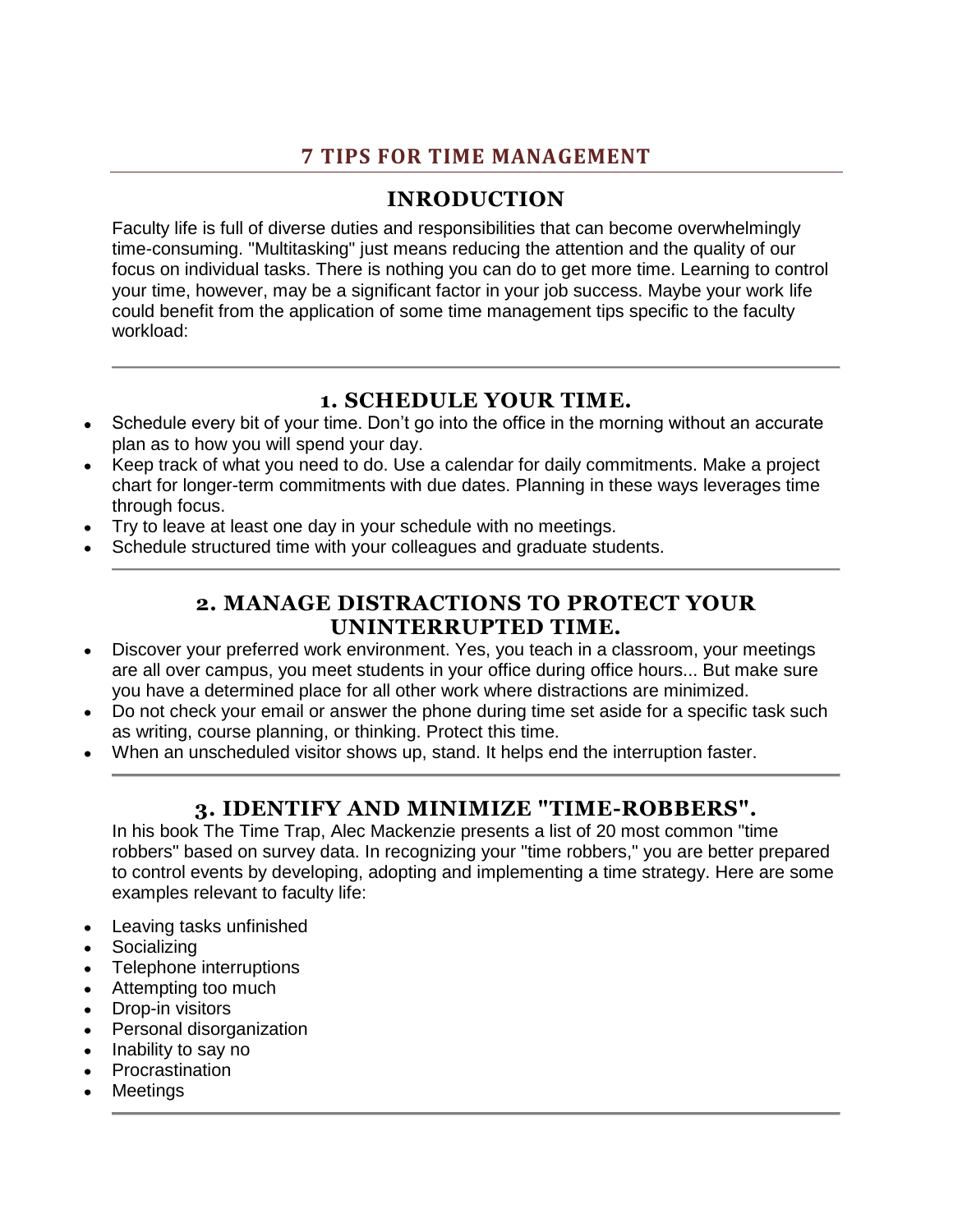#### **4. PRIORITIZE TASKS.**

- List tasks and prioritize them. This allows you to reasonably say no to new commitments. Use a project chart to remind you of your priorities and their relative time commitments.
- Delegate as much as possible. Choose tasks carefully so that time for instructions and amending work is limited.
- Learn to say no. Only take on new projects that directly dovetail into something you're already working on.
- Monitor all of your duties as a faculty member related to Teaching, Research and Service. Be aware of the time each activity takes and remember to keep them prioritized appropriately.
- Maintain a list of accomplished tasks. It gives you satisfaction and also saves time when compiling annual reports.

### **5. MANAGE YOUR ELECTRONIC LIFE.**

- Keep your email in-box empty. Delete, answer or move messages to folders as you read  $\bullet$ them.
- Transform email messages into tasks as appropriate and add them to your task list.
- Monitor your time on the internet and social networking sites.
- Back-up all your work with hardcopies and on thumb drives.

### **6. CHOOSE YOUR TEACHING SCHEDULE.**

- Limit the number of different classes you teach (number of preparations) to one or two per semester.
- Arrange your teaching schedule such that your classes meet on the same days. This arrangement will allow for uninterrupted blocks of time on other days.

# **7. CONTROL YOUR TEACHING PREPARATIONS.**

- Create a master syllabus with boilerplate text and calendar dates and update it for each  $\bullet$ class.
- Don't reinvent the wheel. Teach a course that has been taught before, either by you or by someone else, and start your preparation with existing materials. Use the textbook and its ancillary materials to your advantage.
- Don't overprepare. Limit your teaching preparation time. There's only so much material you can fit into a 50- or 75-minute class. Monitor your prep-to-teach ratio and make sure you aren't spending eight hours preparing for every hour you teach! A 2:1 ratio is appropriate for familiar topics.
- Use technology only when it adds value. You may enjoy learning new technology but monitor how much time you spend converting thoughts to floating boxes in PowerPoint.
- Occasionally substitute other activities for prepared lectures class discussion, review, group activity, guest speaker, video, etc. This allows for reduced preparation time.
- Stagger your due dates. Collect major tests/assignments from different classes on different weeks so you don't have everything to grade at once.

# **CONCLUSION**

As part of our culture, we tend to separate work and life. Consider them related and: